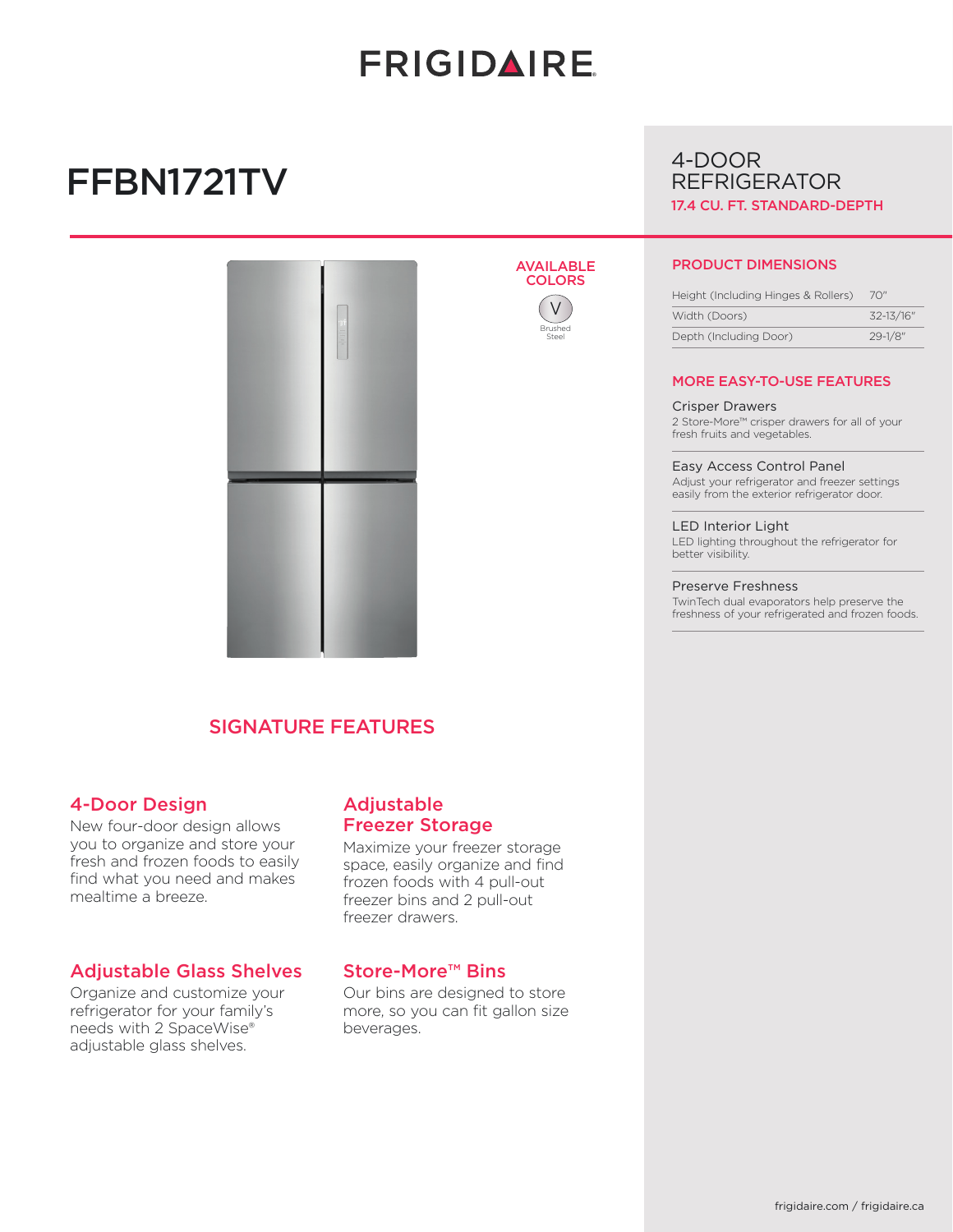# FFBN1721TV 4-DOOR REFRIGERATOR

## 17.4 CU. FT. STANDARD-DEPTH

# **FRIGIDAIRE**

#### FEATURES

| Door Design                             | Flat                     | A-Height (Includir |
|-----------------------------------------|--------------------------|--------------------|
| Door Handle Design                      | Recessed                 | B-Width            |
|                                         | Color-Coordinated        | C-Depth (Includin  |
| Cabinet Finish                          | Textured                 | Depth with Door (  |
| Door Stops                              | Yes                      | "BUILT-IN LOOK"    |
| Door Hinge Covers                       | Grey                     | Height (Including  |
| Rollers - Front/Rear                    | Yes/Yes                  | Width              |
| Energy Saver Plus Technology            |                          | Depth              |
| Water Filter Location                   |                          |                    |
| Sound Package                           |                          |                    |
| <b>CONTROL FEATURES</b>                 |                          |                    |
| Controls                                | White LED Digital        |                    |
| Control Panel Location                  | Top-Right Door, Front    |                    |
| Number of Control Buttons               | $\overline{4}$           |                    |
| Ice Option/Freeze Option                | Quick Chill/Quick Freeze |                    |
| Display On/Off Option                   |                          |                    |
| Lock                                    | Yes                      |                    |
| Temp/Door Ajar/Power Failure Alerts     | No/Yes/No                |                    |
| Water Filter Change Indicator Light     |                          |                    |
| Air Filter Change Indicator Light       |                          |                    |
| <b>REFRIGERATOR FEATURES</b>            |                          |                    |
| Lighting                                | LED                      |                    |
| Water Filter Type                       |                          |                    |
| Air Filter Type                         |                          |                    |
| Full-Width Adjustable Shelves           | 2 SpaceWise® Glass       |                    |
| Cantilever Shelves                      |                          |                    |
| Store-More™ Crisper Drawers             | 2 Clear                  |                    |
| Humidity Controls                       |                          |                    |
| Store-More™ Fixed Door Bins             |                          |                    |
| 2-Liter Fixed Door Bins                 |                          |                    |
| Gallon Adjustable Door Bins             | 2 Clear                  |                    |
| 2-Liter Adjustable Door Bins            |                          |                    |
| Non-Slip Bin Liner/Bottle Retainers     |                          |                    |
| <b>FREEZER FEATURES</b>                 |                          |                    |
| Pull-Out Freezer Bins                   | 4 Clear                  |                    |
| Removable Drawers                       | 2 Clear                  |                    |
| Lighting                                |                          |                    |
| Ice Maker                               |                          |                    |
| <b>SPECIFICATIONS</b>                   |                          |                    |
| Total Capacity (Cu. Ft.)                | 17.4                     |                    |
| Refrigerator Capacity (Cu. Ft.)         | 11.9                     |                    |
| Freezer Capacity (Cu. Ft.)              | 5.5                      |                    |
| Power Supply Connection Location        | Right Bottom Rear        |                    |
| Water Inlet Connection Location         |                          |                    |
| Voltage Rating                          | 115V/60Hz                |                    |
| Connected Load (kW rating) @ 115 Volts1 | 1.02                     |                    |
| Amps @ 115 Volts                        | 8.5                      |                    |
| Minimum Circuit Required (Amps)         | 20                       |                    |
| Shipping Weight (Approx.)               | 253 Lbs.                 |                    |
|                                         |                          |                    |

*1 For use on adequately wired 120V, dedicated circuit having 2-wire service with a separate ground wire. Appliance must be grounded for safe operation.*

#### PRODUCT DIMENSIONS

|             | A-Height (Including Hinges & Rollers) | 70"         |
|-------------|---------------------------------------|-------------|
| sed         | B-Width                               | 32-13/16"   |
| Coordinated | C-Depth (Including Door)              | $29 - 1/8"$ |
| he          | Depth with Door Open 90°              | 42-7/8"     |
|             |                                       |             |
|             | "BUILT-IN LOOK" CUTOUT DIMENSIONS     |             |
|             | Height (Including Hinges and Rollers) | 70-1/4"     |
| 'es         | Width                                 | 33"         |
|             | Depth                                 | 25"         |





*Specifications subject to change. Accessories information available on the web at frigidaire.com / frigidaire.ca* **Note:** For planning purposes only. Always consult local and national electric, gas and plumbing codes.<br>Refer to Product Installation Guide for detailed installation instructions on the web at frigidaire.com / frigidaire.c